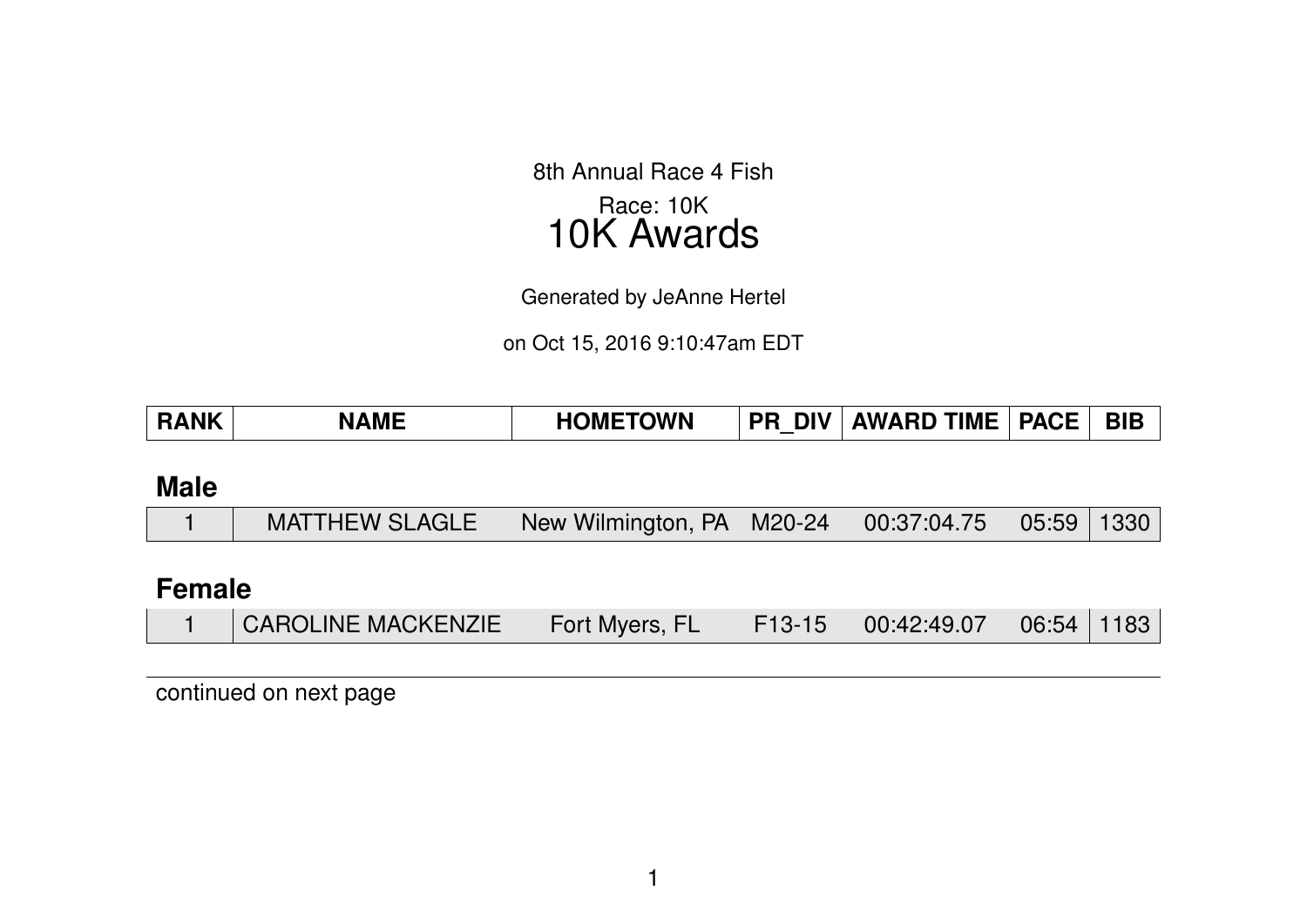| <b>RANK</b> | <b>NAME</b>         | <b>HOMETOWN</b>           | <b>PR DIV   AWARD TIME   PACE   BIB</b> |                                 |  |
|-------------|---------------------|---------------------------|-----------------------------------------|---------------------------------|--|
|             | <b>Male Masters</b> |                           |                                         |                                 |  |
|             | <b>RICO TRIEMS</b>  | Offenau, Germany   M50-54 | 00:37:54.20                             | $\mid$ 06:06 $\mid$ 1208 $\mid$ |  |

### **Female Masters**

|--|

### **Male Grand Masters**

| DICO TDIEMO<br>HUV THEMP | Gffenau, Germany   M50-54 | 0.075100<br>᠊ᠸ <del>ᢈ᠄ᡳ</del> ᡳ᠄ᡉ   | <del>06:06</del>   <del>1208</del> |  |
|--------------------------|---------------------------|-------------------------------------|------------------------------------|--|
| JERRY ORANGE             | Fort Myers, FL            | M60-64   00:41:55.45   06:45   1202 |                                    |  |

#### **Female Grand Masters**

| <b>ELISE PYUN</b><br>   Northborough, MA   F50-54   00:51:16.93   08:16   1216 |
|--------------------------------------------------------------------------------|
|--------------------------------------------------------------------------------|

### **Male Senior Grand Masters**

| $I$ $\Gamma$ $\Gamma$ $\Gamma$ $\Lambda$ $\Lambda$ $\Lambda$ $\Lambda$ $\Lambda$ $\Gamma$<br>MCACA<br>$\bigcap A$ $A$ $E$ $E$ $A$ $E$<br>$\Gamma_{\alpha}$ <sup>+</sup> M <sub>uare</sub> $\Gamma$<br><del>NUV-04</del><br>ᠸ <del>ᠷᠷᠸᠧ᠃ᠷᠢ</del> ᡨ<br>J | $ACATE 1.000$<br>$\sim$ 00.40 $\mid$ 1404 $\mid$ |  |
|--------------------------------------------------------------------------------------------------------------------------------------------------------------------------------------------------------------------------------------------------------|--------------------------------------------------|--|
|--------------------------------------------------------------------------------------------------------------------------------------------------------------------------------------------------------------------------------------------------------|--------------------------------------------------|--|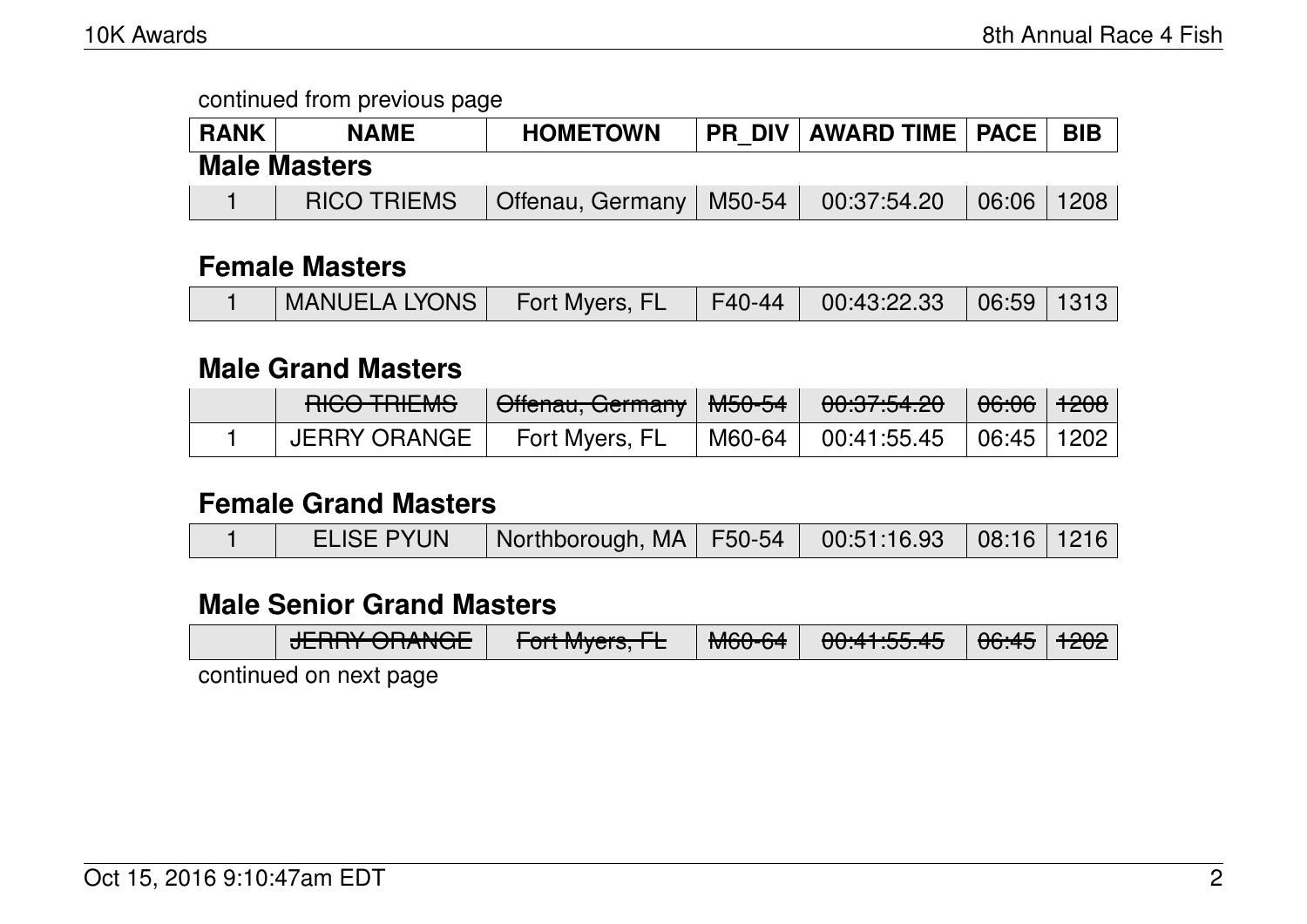| <b>RANK</b> | <b>NAME</b>       |             | HOMETOWN   PR DIV   AWARD TIME   PACE   BIB |  |
|-------------|-------------------|-------------|---------------------------------------------|--|
|             | <b>JOHN BATES</b> | Captiva, FL | M65-69   00:49:16.76   07:56   1309         |  |

### **Female Senior Grand Masters**

| CAROL SIMONDS   Fort Myers, FL   F60-64   01:00:48.06   09:48   1227 |  |  |  |
|----------------------------------------------------------------------|--|--|--|
|                                                                      |  |  |  |

### **M1-9**

| KARSTEN SCHAFER   Sanibel, FL   M1-9   01:11:30.94   11:31   1382 |  |  |  |
|-------------------------------------------------------------------|--|--|--|

### **M10-12**

| <b>RONAN CAMRON</b>                                                   | Fort Myers, FL   M10-12   00:44:59.20   07:15   1397 |                    |                     |  |
|-----------------------------------------------------------------------|------------------------------------------------------|--------------------|---------------------|--|
| HUDSON STIRNER   Fort Myers, FL   M10-12   00:47:58.61   07:44   1294 |                                                      |                    |                     |  |
| <b>ELLIOT DECOSTA</b>                                                 | Sanibel, FL                                          | M10-12 00:56:12.54 | $\mid$ 09:03   1176 |  |

## **F10-12**

|  |  | PIPER KELLEHER   Fort Myers, FL   F10-12   00:55:56.72   09:01   1303 |  |  |  |  |  |
|--|--|-----------------------------------------------------------------------|--|--|--|--|--|
|--|--|-----------------------------------------------------------------------|--|--|--|--|--|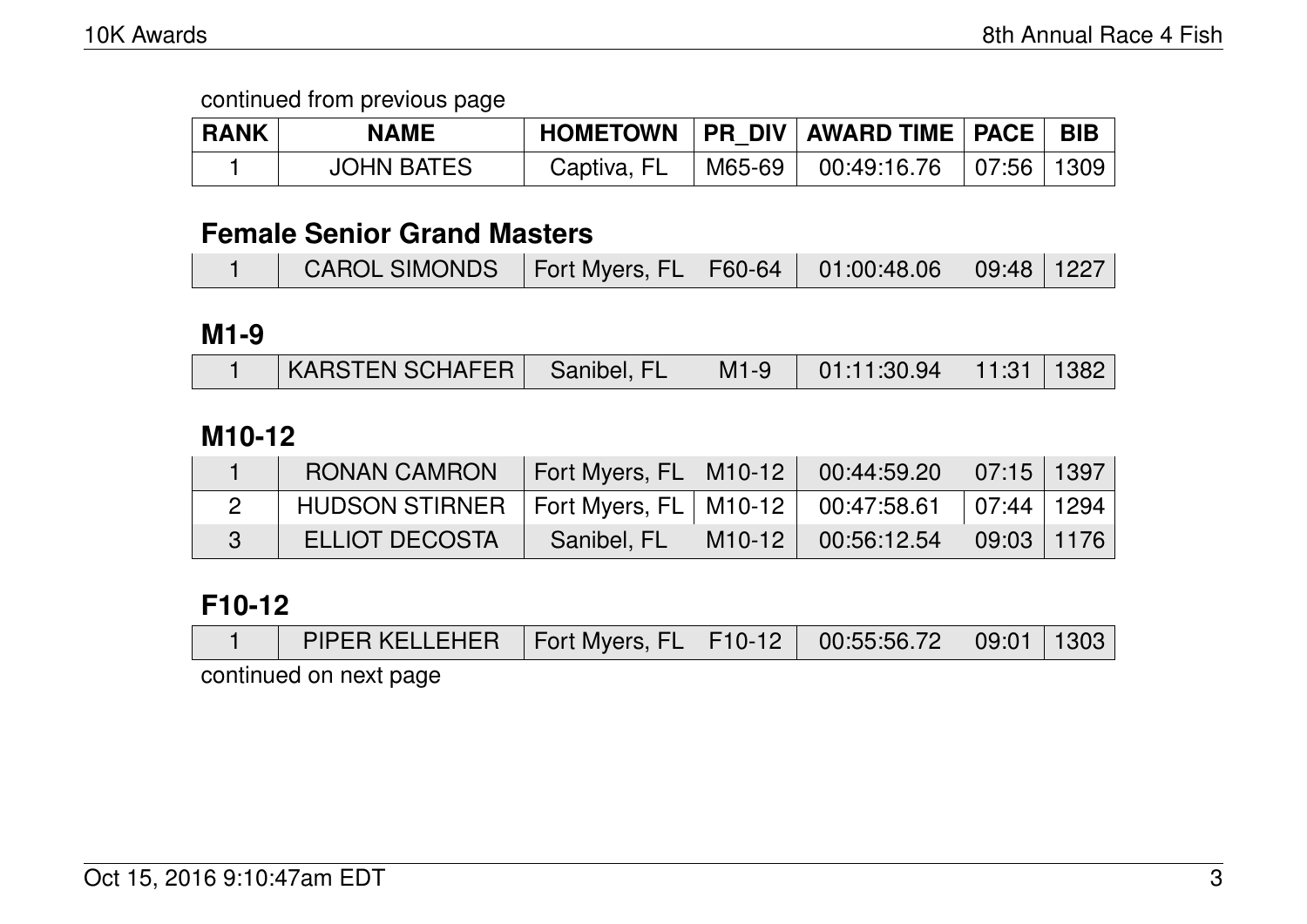| <b>RANK</b> | <b>NAME</b>           |                                               |        | HOMETOWN   PR DIV   AWARD TIME   PACE   BIB |              |  |
|-------------|-----------------------|-----------------------------------------------|--------|---------------------------------------------|--------------|--|
|             | <b>MILENA WEIGEL</b>  | $\vert$ Fort Myers, FL $\vert$ F10-12 $\vert$ |        | $\parallel$ 01:31:35.80   14:45   1292      |              |  |
|             | <b>MALLORY HOWARD</b> | Sanibel, FL                                   | F10-12 | 01:31:35.99                                 | 14:45   1148 |  |

### **M13-15**

| <b>LIAM HOLSTON</b>    | Sanibel, FL                                    | M13-15 | 00:38:21.72 | $\mid$ 06:11   1287 |  |
|------------------------|------------------------------------------------|--------|-------------|---------------------|--|
| KEVIN VAZQUEZ          | $^{\circ}$ Fort Myers, FL $\mid$ M13-15 $\mid$ |        | 00:40:19.31 | │ 06:30 │ 1226      |  |
| <b>KOLSON KAMINSKI</b> | Fort Myers, FL   M13-15 \                      |        | 00:42:06.75 | 06:47 1310          |  |

## **F13-15**

| <b>GAROLINE MACKENZIE</b> | Fort Myers, FL F13-15 |          | 00:42:49.07   | 06:54          | <del>1183</del> |
|---------------------------|-----------------------|----------|---------------|----------------|-----------------|
| <b>SLOAN YELENICH</b>     | Sanibel, FL           | F13-15   | 01:11:28.52   | $+11:31$ $+$   | $\pm$ 1271      |
| <b>PEYTON YELENICH</b>    | Sanibel, FL           | $F13-15$ | $01:11:30.20$ | $11:31$   1272 |                 |
| <b>AVA LYON</b>           | Sanibel, FL           | $F13-15$ | $01:11:31.43$ | 11:31          | 1168            |

# **M16-19**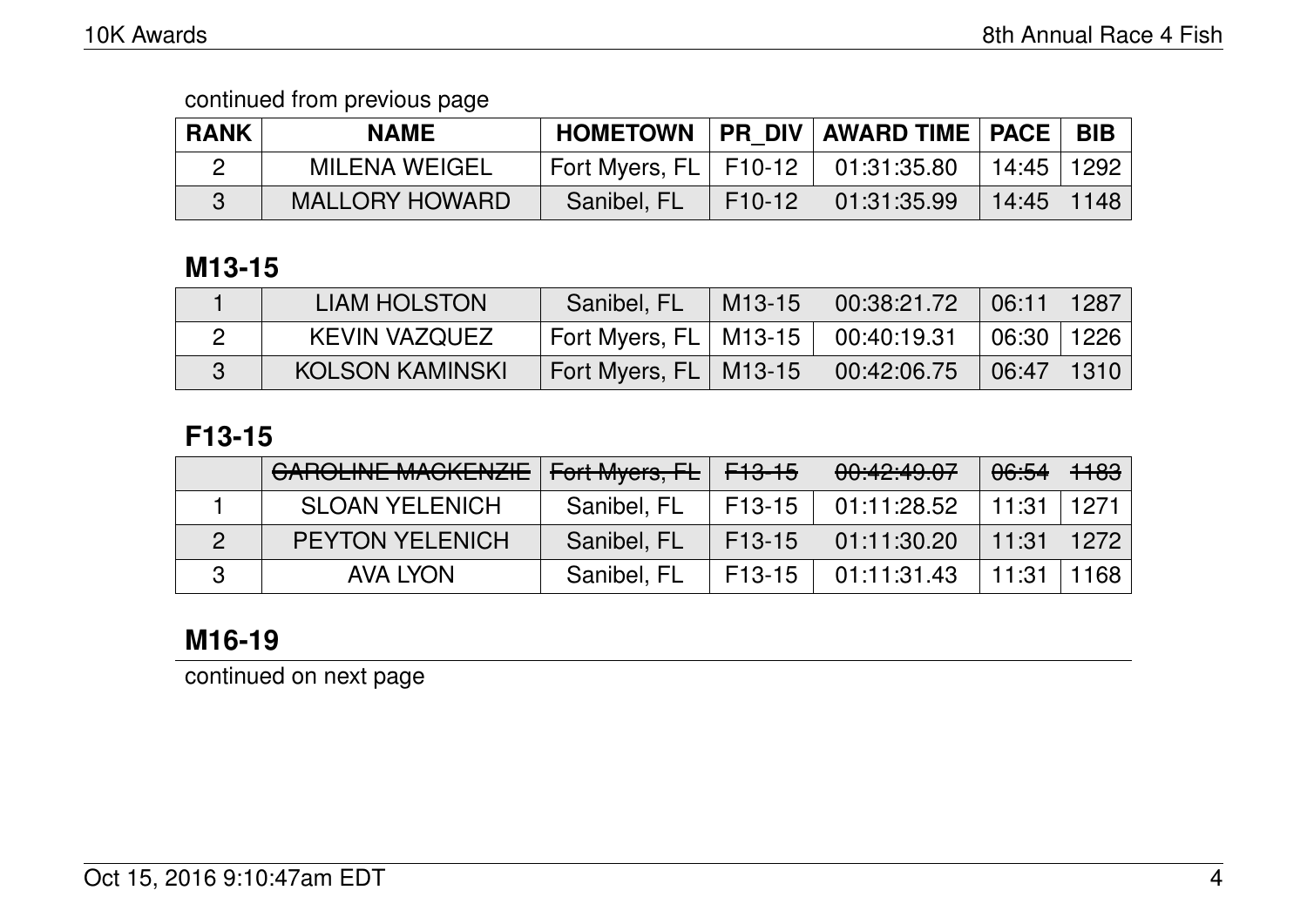| <b>RANK</b> | <b>NAME</b>           | <b>HOMETOWN</b>               | PR_DIV   AWARD TIME   PACE |       | <b>BIB</b> |
|-------------|-----------------------|-------------------------------|----------------------------|-------|------------|
|             | <b>AUSTIN MACON</b>   | North Fort Myers, FL   M16-19 | 00:39:37.99                | 06:23 | 1411       |
|             | <b>ANDREW KEARNEY</b> | New Wilmington, PA   M16-19   | 00:41:23.26                | 06:40 | 1319       |
|             | <b>COLE KEISTER</b>   | New Wilmington, PA   M16-19   | 00:48:07.38                | 07:45 | 1320       |

## **F16-19**

| <b>MORGAN CAMERLO</b>                           | I New Wilmington, PA   F16-19 | $\begin{array}{ c c c c c c c c } \hline \rule{0pt}{1.5ex} & \rule{0pt}{2.5ex} 00.43.59.14 & \rule{0pt}{2.5ex} & \rule{0pt}{2.5ex} 07.05 & \rule{0pt}{2.5ex} & \rule{0pt}{2.5ex} & \rule{0pt}{2.5ex} & \rule{0pt}{2.5ex} & \rule{0pt}{2.5ex} & \rule{0pt}{2.5ex} & \rule{0pt}{2.5ex} & \rule{0pt}{2.5ex} & \rule{0pt}{2.5ex} & \rule{0pt}{2.5ex} & \rule{0pt}{2.$ |  |
|-------------------------------------------------|-------------------------------|-------------------------------------------------------------------------------------------------------------------------------------------------------------------------------------------------------------------------------------------------------------------------------------------------------------------------------------------------------------------|--|
| KAITLAND SCHRANTZ   New Wilmington, PA   F16-19 |                               | $\vert$ 00:45:28.50 $\vert$ 07:20 $\vert$ 1385 $\vert$                                                                                                                                                                                                                                                                                                            |  |
| <b>MEGAN SIMPSON</b>                            | New Wilmington, PA   F16-19   | $\begin{array}{ c c c c c c c c } \hline 00:45:59.31 & 07:25 & 1322 \hline \end{array}$                                                                                                                                                                                                                                                                           |  |

### **M20-24**

|                | <b>MATTHEW SLAGLE</b>   | New Wilmington, PA          | <del>M20-24</del> | 00:37:04.75 | <del>05:59</del> | <del>1330</del> |
|----------------|-------------------------|-----------------------------|-------------------|-------------|------------------|-----------------|
|                | <b>JOSH MCFALL</b>      | New Wilmington, PA   M20-24 |                   | 00:37:59.34 | 06:07            | 1331            |
| $\overline{2}$ | <b>NEIL CHRISTOPHER</b> | New Wilmington, PA   M20-24 |                   | 00:38:35.59 | 06:13            | 1326            |
|                | DAVID WADSCHMIDT        | New Wilmington, PA   M20-24 |                   | 00:39:28.07 | 06:22            | 1325            |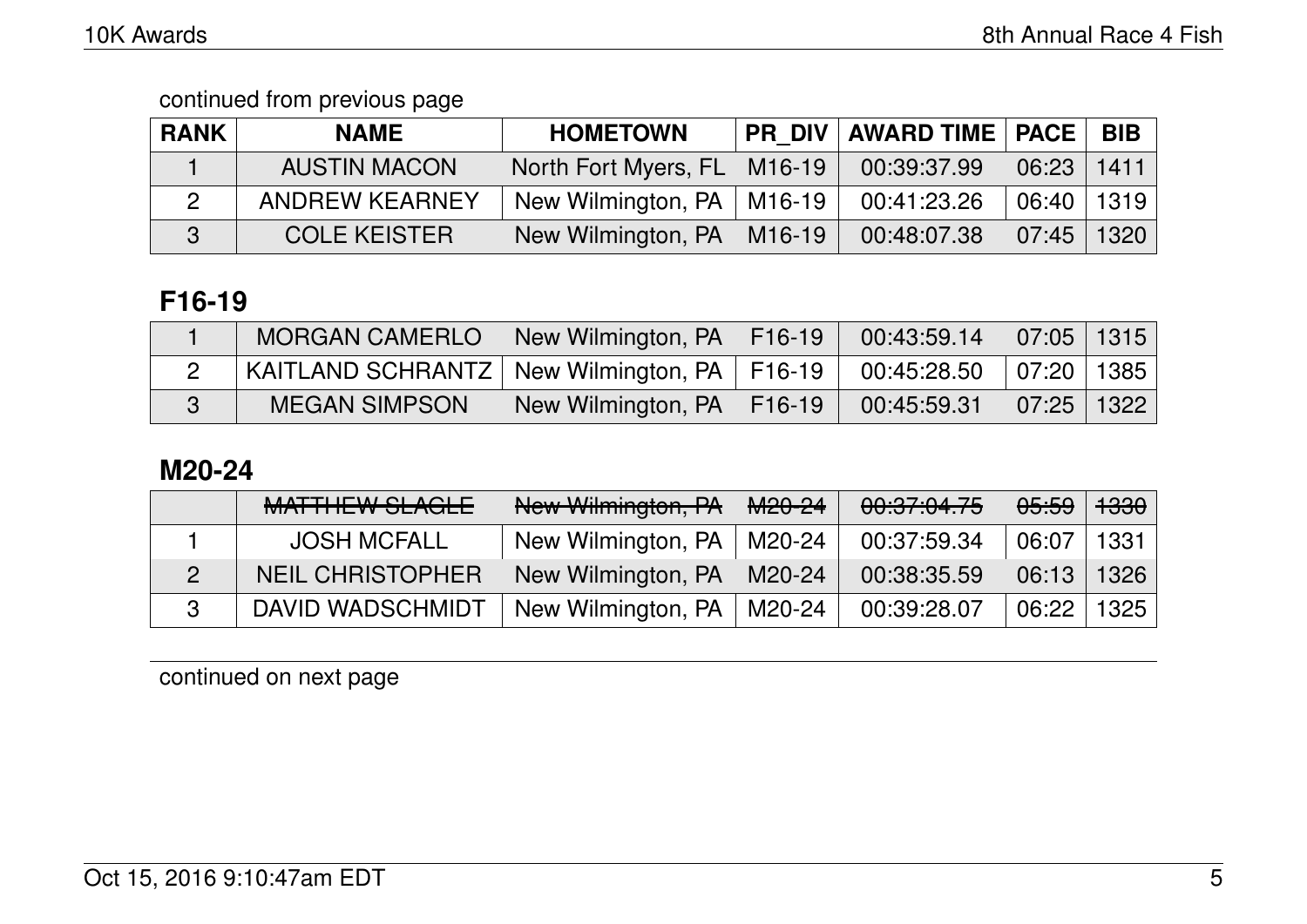| <b>RANK</b>    | <b>NAME</b>             | <b>HOMETOWN</b>             |  | <b>PR DIV AWARD TIME PACE</b> |       | <b>BIB</b> |  |  |
|----------------|-------------------------|-----------------------------|--|-------------------------------|-------|------------|--|--|
| F20-24         |                         |                             |  |                               |       |            |  |  |
|                | <b>KATELYNN MORRELL</b> | New Wilmington, PA   F20-24 |  | 00:45:40.34                   | 07:22 | 1333       |  |  |
| $\overline{2}$ | <b>PAIGE BAIERL</b>     | New Wilmington, PA   F20-24 |  | 00:46:00.13                   | 07:25 | 1324       |  |  |
| 3              | <b>KALLEN ECKERT</b>    | New Wilmington, PA   F20-24 |  | 00:49:27.53                   | 07:58 | 1328       |  |  |

### **M25-29**

| <b>TYLER STOWELL</b> | North Fort Myers, FL   M25-29 |        | $\begin{array}{ c c c c c c c c } \hline 00:39:40.23 & 06:24 & 1286 \hline \end{array}$ |                      |  |
|----------------------|-------------------------------|--------|-----------------------------------------------------------------------------------------|----------------------|--|
| DARRIN GROTRIAN      | Sanibel, FL                   |        | M25-29 00:51:28.40 08:18 1245                                                           |                      |  |
| <b>JOSHUA DORSEY</b> | Fort Myers, FL                | M25-29 | 00:52:17.09                                                                             | $\vert$ 08:25   1344 |  |

### **F25-29**

| <b>CHRISTINE HOFMANN</b> | Fort Myers, FL     | F <sub>25</sub> -29 | 00:51:05.99 | $\mid$ 08:14 $\mid$ 1022 $\mid$ |      |
|--------------------------|--------------------|---------------------|-------------|---------------------------------|------|
| <b>KRISTEN PASQUALE</b>  | Bonita Springs, FL | F25-29              | 00:53:00.37 | 08:32 1306                      |      |
| <b>JULIA MANCINI</b>     | Bonita Springs, FL | F25-29              | 00:55:55.89 | 09:01                           | 1281 |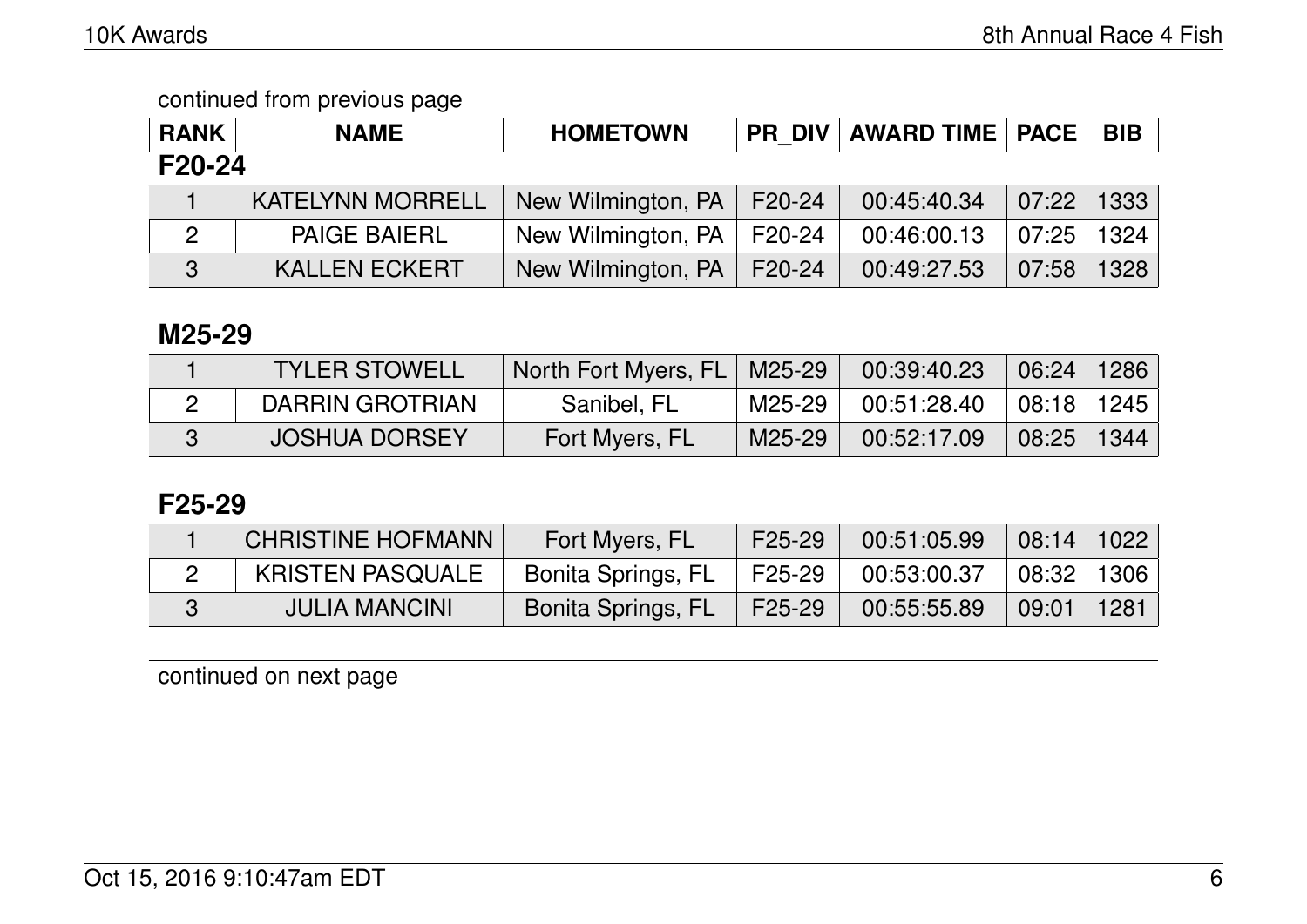| <b>RANK</b>  | <b>NAME</b>           | <b>HOMETOWN</b> | <b>PR DIV</b> | <b>AWARD TIME   PACE</b> |       | <b>BIB</b> |  |  |
|--------------|-----------------------|-----------------|---------------|--------------------------|-------|------------|--|--|
| M30-34       |                       |                 |               |                          |       |            |  |  |
|              | <b>CHRIS MOYER II</b> | Pineland, FL    | M30-34        | 00:42:32.06              | 06:51 | 1274       |  |  |
| 2            | <b>SEAN PHAM</b>      | Fort Myers, FL  | M30-34        | 00:45:19.86              | 07:18 | 1128       |  |  |
| $\mathbf{3}$ | <b>MICHAEL TIMM</b>   | Sanibel, FL     | M30-34        | 00:49:02.57              | 07:54 | 1222       |  |  |

## **F30-34**

| <b>ESTHER CASIMIR</b> | Fort Myers, FL                                    | F30-34 | 00:51:36.68                                                                           | 08:19   1199 |  |
|-----------------------|---------------------------------------------------|--------|---------------------------------------------------------------------------------------|--------------|--|
|                       | DONNA KING-KAYA   London, United Kingdom   F30-34 |        | $\begin{array}{ c c c c c c } \hline 00:51:46.70 & 08:20 & 1116 \ \hline \end{array}$ |              |  |
| <b>ROSA GODOY</b>     | Estero, FL                                        | F30-34 | 00:52:15.02                                                                           | 08:25   1212 |  |

## **M35-39**

| <b>MATT MOOMAW</b>    | Fort Myers, FL | M35-39 | 00:45:56.43 | 07:24        | 1258 |
|-----------------------|----------------|--------|-------------|--------------|------|
| <b>RICHIE GLEASON</b> | Fort Myers, FL | M35-39 | 00:46:08.90 | 07:26   1108 |      |
| <b>MARK TURNER</b>    | Fort Myers, FL | M35-39 | 00:51:50.10 | 08:21        | 1132 |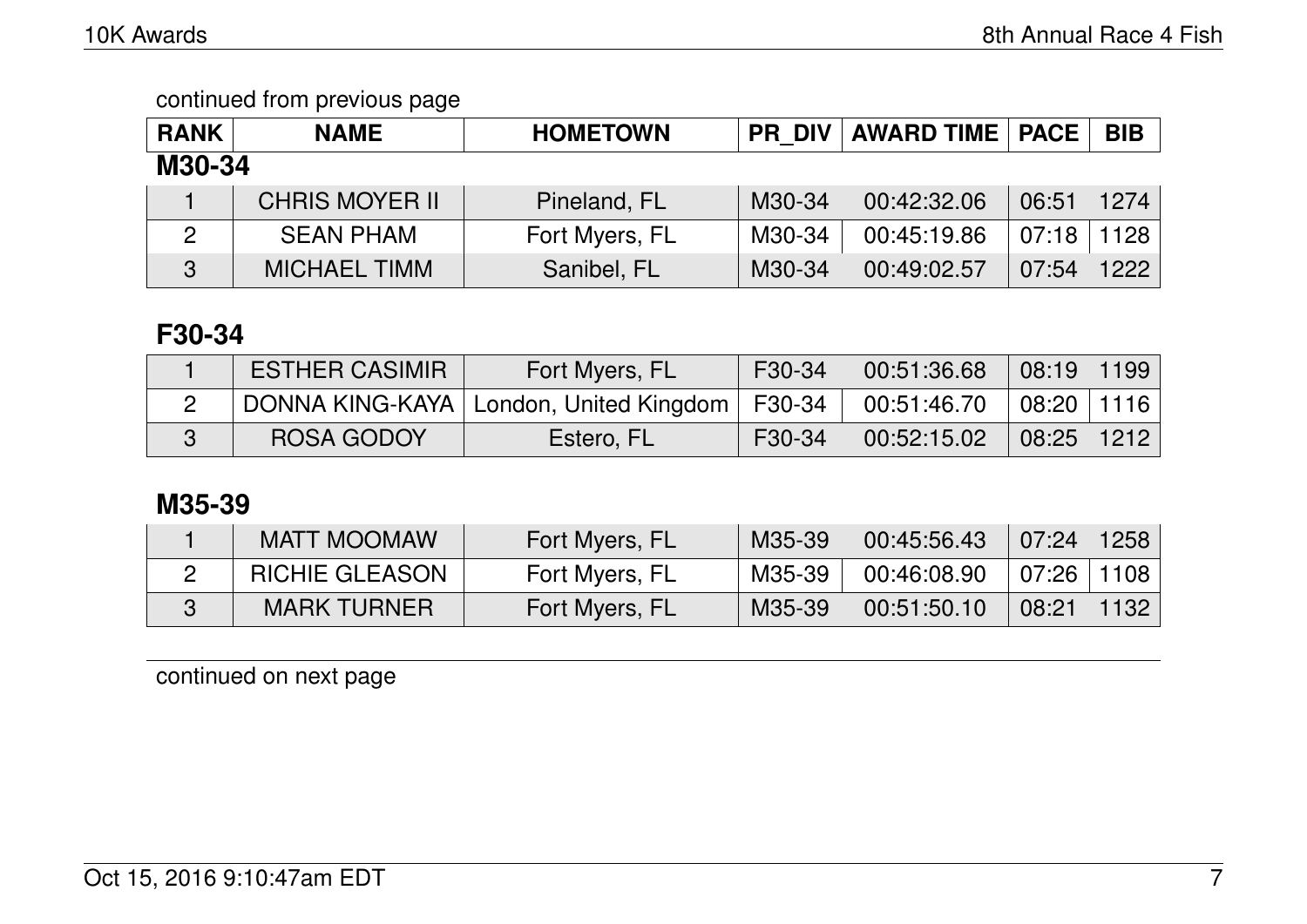| <b>RANK</b>    | <b>NAME</b>            | <b>HOMETOWN</b> | <b>PR DIV</b> | <b>AWARD TIME   PACE  </b> |       | <b>BIB</b> |  |
|----------------|------------------------|-----------------|---------------|----------------------------|-------|------------|--|
| F35-39         |                        |                 |               |                            |       |            |  |
|                | <b>DANIELLE STOKER</b> | Fort Myers, FL  | F35-39        | 00:53:50.34                | 08:40 | 1144       |  |
| $\overline{2}$ | AMBER MAZZOLA          | Fort Myers, FL  | F35-39        | 00:54:43.41                | 08:49 | 1008       |  |
| 3              | <b>AMY SELBY</b>       | Sanibel, FL     | F35-39        | 00:55:08.01                | 08:53 | 1104       |  |

### **M40-44**

| <b>TIM MCNEIL</b>     | New Wilmington, PA   M40-44 |        | 00:39:04.95 | $\mid$ 06:18   1337         |  |
|-----------------------|-----------------------------|--------|-------------|-----------------------------|--|
| <b>RENE RAMIREZ</b>   | Fort Myers, FL              | M40-44 | 00:43:02.91 | $\mid$ 06:56 $\mid$ 1246    |  |
| <b>MARCUS ZIEMANN</b> | Herne, Germany              | M40-44 | 00:44:50.92 | $\mid 07:14 \mid 1123 \mid$ |  |

## **F40-44**

| MANILIEL A IVONIC<br><b>MARULLA LIVIVU</b> | Fort Myers, FL | <del>F40-44</del> | <u>مم ممبرده رمم</u><br><del>uu.40.22.00</del> | <del>06:59</del> | <del>1313</del> |
|--------------------------------------------|----------------|-------------------|------------------------------------------------|------------------|-----------------|
| <b>TAMMY KAMINSKI</b>                      | Fort Myers, FL | F40-44            | 00:47:24.23                                    | 07:38∣           | 1311            |
| <b>MELISSA TALMAGE</b>                     | Sanibel, FL    | F40-44            | 00:52:40.98                                    | 08:29            | 1160            |
| <b>JEN GRASER</b>                          | Fort Myers, FL | F40-44            | 00:53:37.24                                    | 08:38            | 1213            |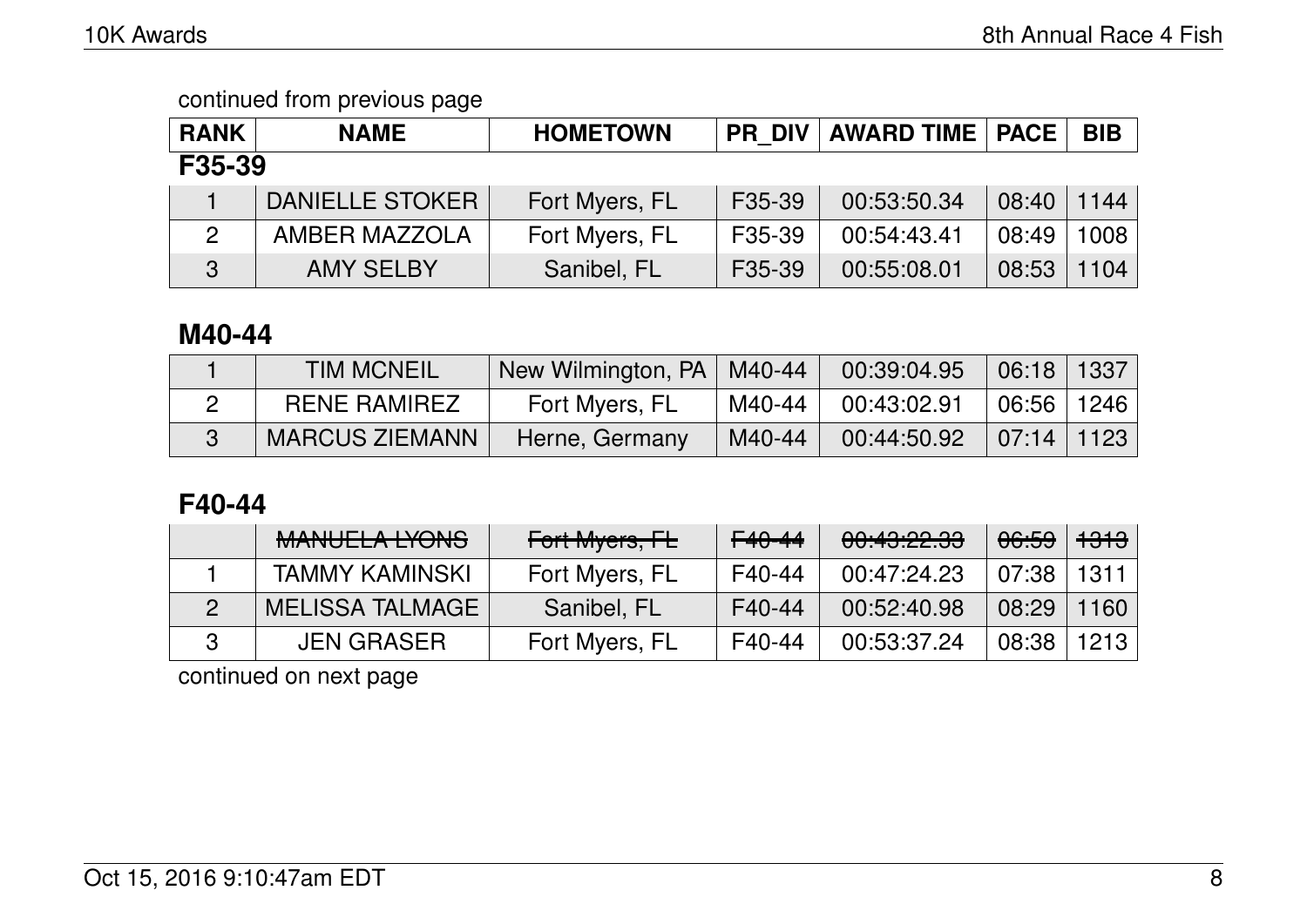| <b>RANK</b> | <b>AME</b><br>NA | <b>HOMETOWN</b> | DIV <b>N</b><br><b>PR</b> | <b>AWARD TIME</b> | <b>PACE</b> | <b>BIL</b> |
|-------------|------------------|-----------------|---------------------------|-------------------|-------------|------------|
|-------------|------------------|-----------------|---------------------------|-------------------|-------------|------------|

### **M45-49**

| <b>MATTHEW NOVACK</b>                            | Delray Beach, FL | M45-49 | 00:41:45.55                  | $\mid$ 06:44 $\mid$ 1073 $\mid$ |  |
|--------------------------------------------------|------------------|--------|------------------------------|---------------------------------|--|
| <b>PATRICK DUNCAN</b>                            | Cape Coral, FL   | M45-49 | $00:46:48.86$   07:33   1223 |                                 |  |
| MICHAEL COMPAGNO   Saint Petersburg, FL   M45-49 |                  |        | 00:57:12.80                  | $09:13$   1032                  |  |

### **F45-49**

| ELLA NAYOR          | Fort Myers, FL | F45-49 | 00:51:18.24 | $\mid$ 08:16 $\mid$ 1414 $\mid$ |      |
|---------------------|----------------|--------|-------------|---------------------------------|------|
| KIRA LITTLE         | Fort Myers, FL | F45-49 | 00:51:34.11 | 08:18                           | 1225 |
| <b>TRISHA TRYKA</b> | Fort Myers, FL | F45-49 | 00:52:35.07 | 08:28                           | 1240 |

### **M50-54**

| <b>DIOO TRIEMO</b><br><b>HIUV THILIVIO</b> | Offenau, Germany   | <del>M50-54</del> | 00.07.54.00<br><del>00.07.04.20</del> | <del>06:06</del> ∣ <del>1208</del> ∣ |  |
|--------------------------------------------|--------------------|-------------------|---------------------------------------|--------------------------------------|--|
| ROBERT DIETZ                               | Bonita Springs, FL | $\mid$ M50-54     | 00:46:17.69                           | $\mid$ 07:28 $\mid$ 1395 $\mid$      |  |
| <b>CHAUNCEY GOSS</b>                       | Sanibel, FL        | M50-54            | 00:46:18.02                           | $\mid$ 07:28 $\mid$ 1277 $\mid$      |  |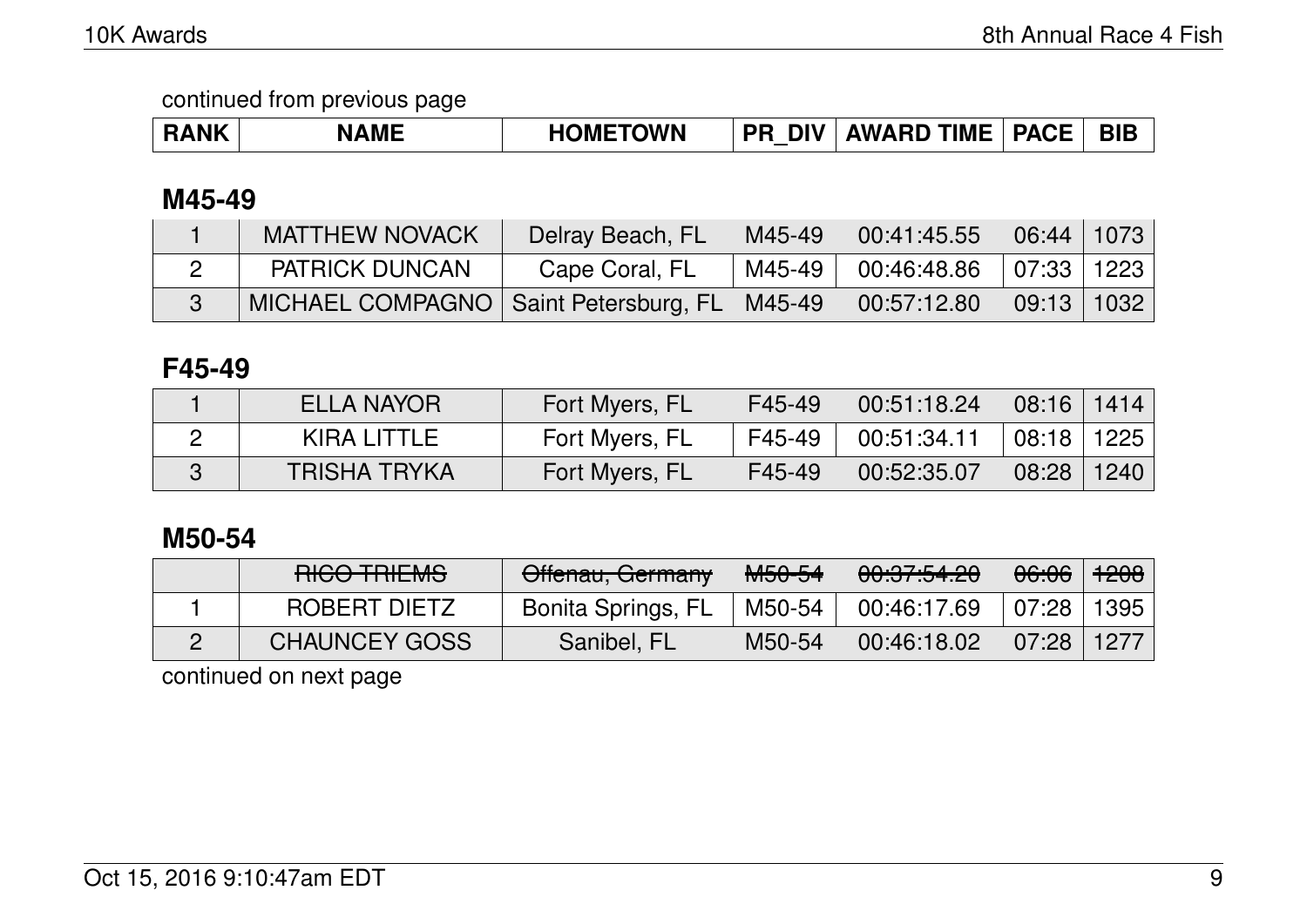| <b>RANK</b> | <b>NAME</b>          | <b>HOMETOWN</b> |        | PR DIV   AWARD TIME   PACE   BIB                                                                                                                                                                                                                                                                                                                                                   |  |
|-------------|----------------------|-----------------|--------|------------------------------------------------------------------------------------------------------------------------------------------------------------------------------------------------------------------------------------------------------------------------------------------------------------------------------------------------------------------------------------|--|
|             | <b>MOULAY SOUTEH</b> | Fort Myers, FL  | M50-54 | $\begin{array}{ c c c c c }\ \hline \rule{0pt}{0.2pt} & \rule{0pt}{0.2pt} & \rule{0pt}{0.2pt} & \rule{0pt}{0.2pt} & \rule{0pt}{0.2pt} & \rule{0pt}{0.2pt} & \rule{0pt}{0.2pt} & \rule{0pt}{0.2pt} & \rule{0pt}{0.2pt} & \rule{0pt}{0.2pt} & \rule{0pt}{0.2pt} & \rule{0pt}{0.2pt} & \rule{0pt}{0.2pt} & \rule{0pt}{0.2pt} & \rule{0pt}{0.2pt} & \rule{0pt}{0.2pt} & \rule{0pt}{0.$ |  |

### **F50-54**

| ELISE PYUN             | Northborough, MA | <del>F50-54</del> | 00:51:16.93 | <del>08:16</del> ∃ <del>1216</del> |      |
|------------------------|------------------|-------------------|-------------|------------------------------------|------|
| <b>CHERYL COOPER</b>   | Cape Coral, FL   | F50-54            | 00:52:32.26 | 08:28                              | 1178 |
| NANCY CRAIG            | Sanibel, FL      | F50-54            | 00:52:49.58 | 08:31                              | 1300 |
| <b>LAURIE FRUTCHEY</b> | Fort Myers, FL   | F50-54            | 00:54:58.74 | 08:51                              | 1231 |

#### **M55-59**

| <b>CHARLIE MOORE</b> | Fort Myers, FL | M55-59 | 00:45:43.31              | 07:22          | 1289 |
|----------------------|----------------|--------|--------------------------|----------------|------|
| <b>JAY RICHTER</b>   | Fort Myers, FL | M55-59 | $00:47:00.49$ 07:34 1248 |                |      |
| DR. SAL LACAGNINA    | Estero, FL     | M55-59 | 00:52:27.09              | ∣ 08:27 ∣ 1214 |      |

### **F55-59**

| <b>NANCY EARLE</b> | <b>Example 18 Travel For Form 18 Travel F55-59</b> 00:51:56.88 08:22 1149 |  |  |
|--------------------|---------------------------------------------------------------------------|--|--|
|                    |                                                                           |  |  |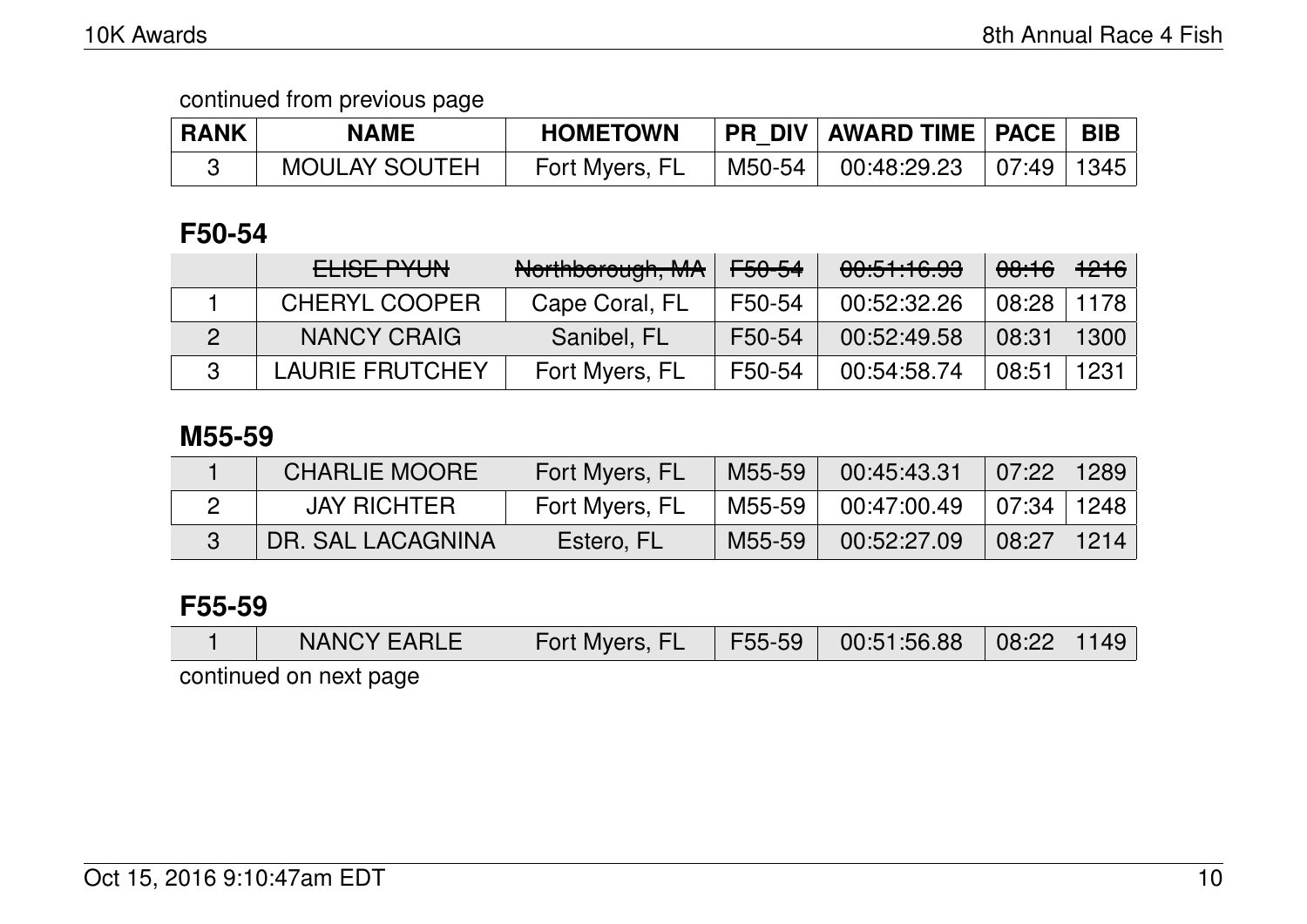continued from previous page

| <b>RANK</b> | <b>NAME</b>            | <b>HOMETOWN</b>             |        | <b>PR DIV AWARD TIME   PACE  </b> |                | <b>BIB</b> |
|-------------|------------------------|-----------------------------|--------|-----------------------------------|----------------|------------|
|             | <b>ELIZABETH DOVEY</b> | Fort Myers, FL              | F55-59 | 00:55:35.49                       | 08:57          | 1403       |
|             | <b>ELAINE KING</b>     | Marlborough, United Kingdom | F55-59 | 00:57:47.42                       | $09:19$   1115 |            |

## **M60-64**

| <b>JERRY ORANGE</b>   | Fort Myers, FL       | M60-64 | 00:41:55.45 | <del>06:45</del> | <del>1202</del> |
|-----------------------|----------------------|--------|-------------|------------------|-----------------|
| <b>CLIFFORD SMITH</b> | Fort Myers, FL       | M60-64 | 00:53:48.55 | 08:40            | 1134            |
| <b>GARY MILNE</b>     | North Fort Myers, FL | M60-64 | 00:58:34.12 | 09:26            | 1173            |
| <b>MICHAEL ARNOT</b>  | Sanibel, FL          | M60-64 | 00:59:55.54 | 09:39            | 1071            |

## **F60-64**

| <u>AIDAL AIMANIDA</u><br><u>UNIUL JIMUNDJ</u> | Fort Myers, FL | F60-64 | 01:00:48.06 | 09:48 | $+227$ |
|-----------------------------------------------|----------------|--------|-------------|-------|--------|
| PATRICIA ENGELMAN                             | Fort Myers, FL | F60-64 | 01:04:30.98 | 10:23 | 1152   |
| <b>JAMIE REID</b>                             | Fort Myers, FL | F60-64 | 01:07:44.22 | 10:55 | 1129   |
| <b>WENDY PIASCIK</b>                          | Cape Coral, FL | F60-64 | 01:07:52.72 | 10:56 | 1052   |